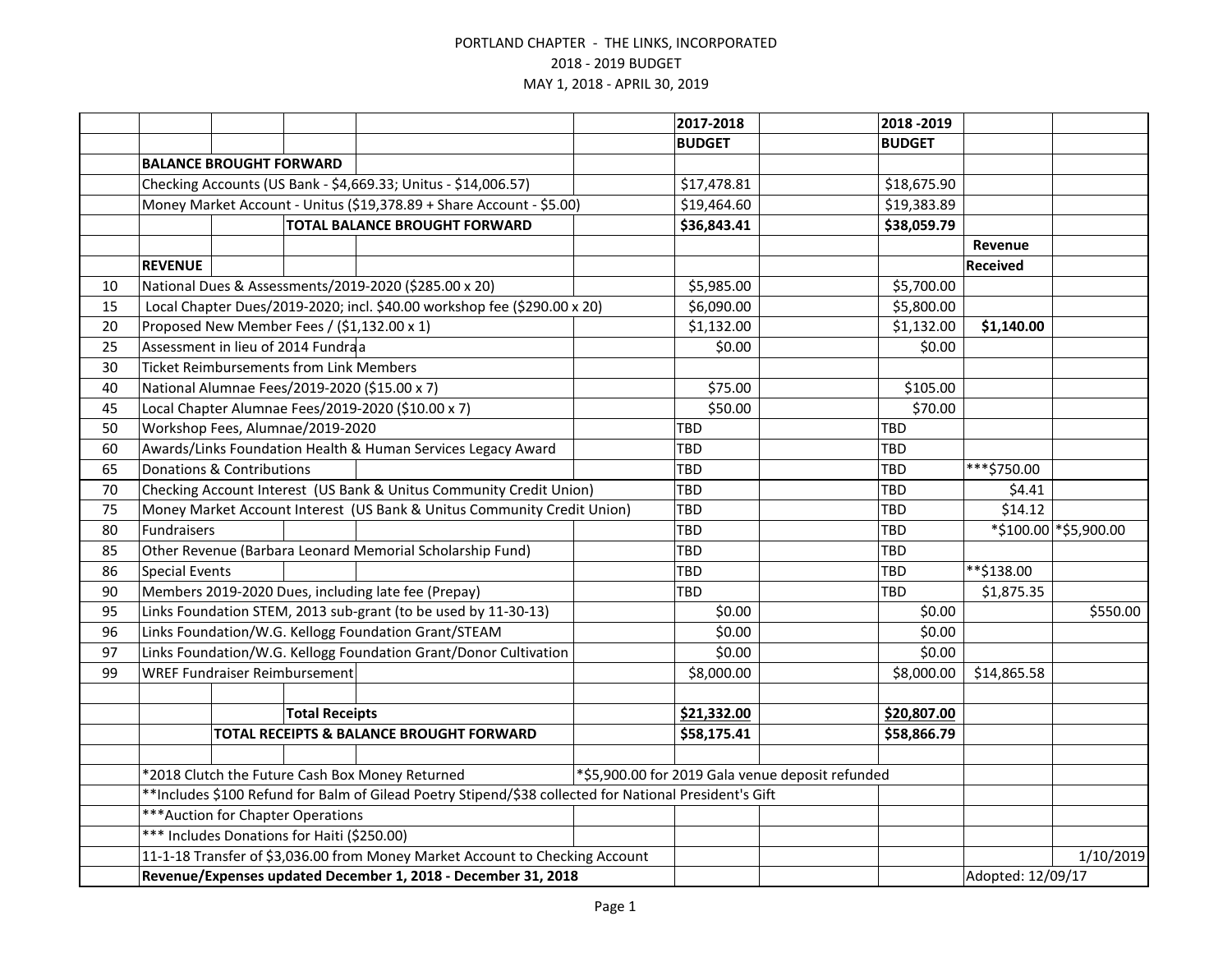|     | <b>EXPENSES</b>                                        |  |                                                         | 2017-2018   | 2018-2019        |                |           |
|-----|--------------------------------------------------------|--|---------------------------------------------------------|-------------|------------------|----------------|-----------|
| 100 | <b>Dues &amp; Assessments</b>                          |  |                                                         |             | <b>Spent YTD</b> | <b>Balance</b> |           |
| 110 | National Dues & Assessments/2019-2020 (\$195.00 x 20)  |  |                                                         | \$4,095.00  | \$3,900.00       |                |           |
| 120 | National Grant-in-Aid/2019-2020 (\$45.00 x 20)         |  | \$945.00                                                | \$900.00    |                  |                |           |
| 130 | Links Foundation Dues/2019-2020 (\$40.00 x 20)         |  |                                                         | \$840.00    | \$800.00         |                |           |
| 140 | New Member Fees/National, 2019 (\$742.00 x 1)          |  | \$742.00                                                | \$742.00    |                  |                |           |
| 150 | Western Area Conference or National Assembly, Delegate |  |                                                         | \$1,400.00  | \$1,400.00       |                |           |
| 160 |                                                        |  | Western Area Conference or National Assembly, Alternate | \$1,000.00  | \$1,000.00       |                |           |
| 165 | Western Area Leadership Summit Representative          |  |                                                         | \$0.00      | \$500.00         | \$500.00       | \$0.00    |
| 170 | National Bonding Insurance                             |  |                                                         | \$660.00    | \$660.00         | \$450.00       | \$210.00  |
| 175 | National Liability Insurance/2019-2020 (\$5.00 x 20)   |  |                                                         | \$105.00    | \$100.00         |                |           |
| 180 | National Alumnae Fees/2019-2020 (\$15.00 x 7)          |  |                                                         | \$70.00     | \$105.00         |                |           |
| 185 | National / Area Publications                           |  |                                                         | \$200.00    | \$200.00         |                |           |
|     |                                                        |  | <b>Total Dues &amp; Assessments</b>                     | \$10,062.00 | \$10,307.00      |                |           |
|     |                                                        |  |                                                         |             |                  |                |           |
| 200 | Programs (Includes Postage, Copies, Printing)          |  |                                                         |             |                  |                |           |
| 210 | The Arts                                               |  |                                                         | \$1,200.00  | \$1,650.00       |                |           |
| 220 | Services to Youth                                      |  |                                                         | \$3,500.00  | \$3,000.00       |                |           |
| 225 | Save for Future Use                                    |  |                                                         |             |                  |                |           |
| 230 | <b>National Trends &amp; Services</b>                  |  |                                                         | \$400.00    | \$700.00         | \$150.00       | \$550.00  |
| 235 | <b>Health &amp; Human Services</b>                     |  |                                                         | \$500.00    | \$600.00         | \$175.00       | \$425.00  |
| 240 | <b>International Trends &amp; Services</b>             |  |                                                         | \$400.00    | \$800.00         |                |           |
| 245 | Health & Human Services (Balance \$300, NOBEL)         |  |                                                         |             |                  |                |           |
| 250 | STY/STEM, 2013/Links Foundation/Restricted             |  |                                                         |             |                  |                |           |
| 260 | Annual Program Facet Report                            |  |                                                         | \$25.00     | \$25.00          |                |           |
|     |                                                        |  | <b>Total Programs &amp; Projects</b>                    | \$6,025.00  | \$6,775.00       |                |           |
|     |                                                        |  |                                                         |             |                  |                |           |
| 300 | <b>Charitable Contributions</b>                        |  |                                                         |             |                  |                |           |
| 310 | Community Solicitations, Ads, Activities, etc.         |  |                                                         | \$400.00    | \$400.00         | \$50.00        | \$350.00  |
| 320 | <b>Other Charitable Contributions</b>                  |  |                                                         | \$0.00      | \$0.00           |                |           |
|     |                                                        |  | <b>Total Charitable Contributions</b>                   | \$400.00    | \$400.00         |                |           |
|     |                                                        |  |                                                         |             |                  |                |           |
| 500 | <b>Organizational Memberships</b>                      |  |                                                         |             |                  |                |           |
| 510 | <b>Local Organizational Memberships</b>                |  |                                                         | \$150.00    | \$150.00         |                |           |
|     |                                                        |  | <b>Total Organizational Memberships</b>                 | \$150.00    | \$150.00         |                |           |
|     |                                                        |  |                                                         |             |                  |                |           |
|     |                                                        |  |                                                         |             |                  |                | 1/10/2019 |
|     |                                                        |  |                                                         |             |                  |                |           |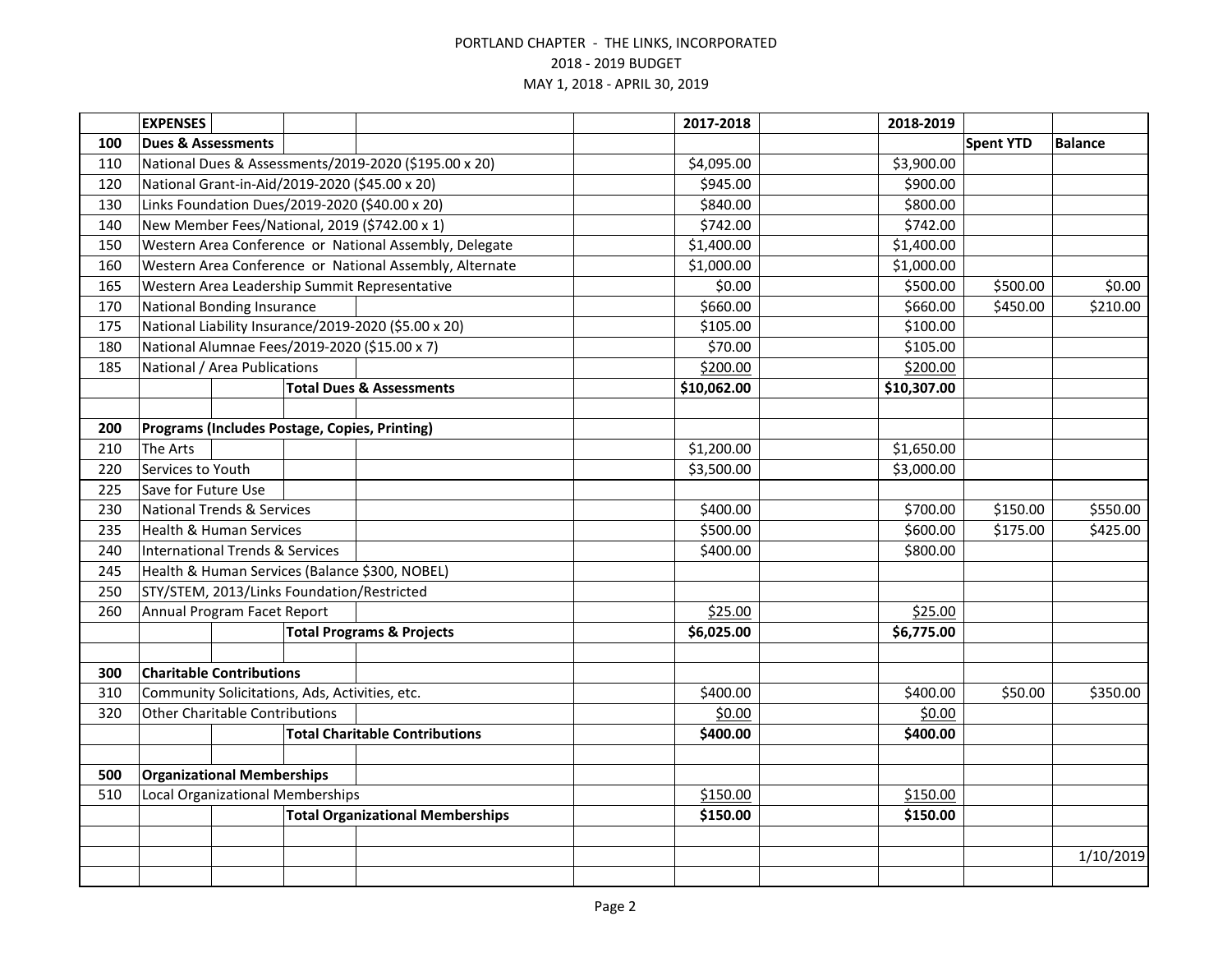|     | <b>EXPENSES</b>                                                 |                                         |                                                                   | 2017-2018  | 2018-2019  |                  |                |
|-----|-----------------------------------------------------------------|-----------------------------------------|-------------------------------------------------------------------|------------|------------|------------------|----------------|
| 600 | Chapter Officers' Expenses (Includes Postage, Copies, Printing) |                                         |                                                                   |            |            | <b>Spent YTD</b> | <b>Balance</b> |
| 610 | President                                                       |                                         |                                                                   | \$150.00   | \$150.00   |                  |                |
| 620 | Vice President                                                  |                                         |                                                                   | \$50.00    | \$50.00    |                  |                |
| 630 | <b>Recording Secretary</b>                                      |                                         |                                                                   | \$150.00   | \$150.00   |                  |                |
| 640 | <b>Corresponding Secretary</b>                                  |                                         |                                                                   | \$25.00    | \$25.00    |                  |                |
| 650 | <b>Financial Secretary</b>                                      |                                         |                                                                   | \$100.00   | \$100.00   |                  |                |
| 660 | Treasurer                                                       |                                         |                                                                   | \$125.00   | \$125.00   |                  |                |
| 670 | Historian / Archivist                                           |                                         |                                                                   | \$400.00   | \$700.00   |                  |                |
| 680 | Journalist / Publicity Officer                                  |                                         |                                                                   | \$200.00   | \$200.00   | \$125.48         | \$74.52        |
| 690 | Protocol Officer                                                |                                         |                                                                   | \$200.00   | \$200.00   |                  |                |
| 695 | Parliamentarian                                                 |                                         |                                                                   | \$25.00    | \$25.00    |                  |                |
|     |                                                                 | <b>Total Chapter Officers' Expenses</b> |                                                                   | \$1,425.00 | \$1,725.00 |                  |                |
|     |                                                                 |                                         |                                                                   |            |            |                  |                |
| 700 |                                                                 |                                         | Chapter Committees' Expenses (Includes Postage, Copies, Printing) |            |            |                  |                |
| 710 | Courtesy                                                        |                                         |                                                                   | \$400.00   | \$400.00   | \$60.00          | \$340.00       |
| 720 | Membership                                                      |                                         |                                                                   | \$400.00   | \$800.00   | \$375.92         | \$424.08       |
| 725 | New Member Orientation / Induction                              |                                         |                                                                   | \$500.00   | \$500.00   |                  |                |
| 730 | Yearbook                                                        |                                         |                                                                   | \$100.00   | \$100.00   |                  |                |
| 735 | Committee Procedures Manual                                     |                                         |                                                                   | \$25.00    | \$25.00    |                  |                |
| 740 | Scholarship                                                     |                                         |                                                                   | \$400.00   | \$400.00   | \$582.00         |                |
| 750 | Founder's Day Observation                                       |                                         |                                                                   | \$75.00    | \$75.00    |                  |                |
| 760 | Social                                                          |                                         |                                                                   | \$200.00   | \$325.00   |                  |                |
| 770 | <b>Bylaws</b>                                                   |                                         |                                                                   | \$50.00    | \$50.00    |                  |                |
| 775 | Audit                                                           |                                         |                                                                   | \$100.00   | \$50.00    |                  |                |
| 780 | Fund Development / Grants                                       |                                         | \$500.00                                                          | \$500.00   |            |                  |                |
| 790 | Technology, Chapter                                             |                                         |                                                                   | \$200.00   | \$270.00   | \$215.46         | \$54.54        |
| 795 | Ethics                                                          |                                         |                                                                   | \$25.00    | \$25.00    |                  |                |
| 796 | <b>Strategic Planning</b>                                       |                                         | \$50.00                                                           | \$50.00    |            |                  |                |
|     |                                                                 |                                         | <b>Total Chapter Committees' Expenses</b>                         | \$3,025.00 | \$3,570.00 |                  |                |
|     |                                                                 |                                         |                                                                   |            |            |                  |                |
|     |                                                                 |                                         |                                                                   |            |            |                  |                |
|     |                                                                 |                                         |                                                                   |            |            |                  |                |
|     |                                                                 |                                         |                                                                   |            |            |                  |                |
|     |                                                                 |                                         |                                                                   |            |            |                  |                |
|     |                                                                 |                                         |                                                                   |            |            |                  |                |
|     |                                                                 |                                         |                                                                   |            |            |                  | 1/10/2019      |
|     |                                                                 |                                         |                                                                   |            |            |                  |                |